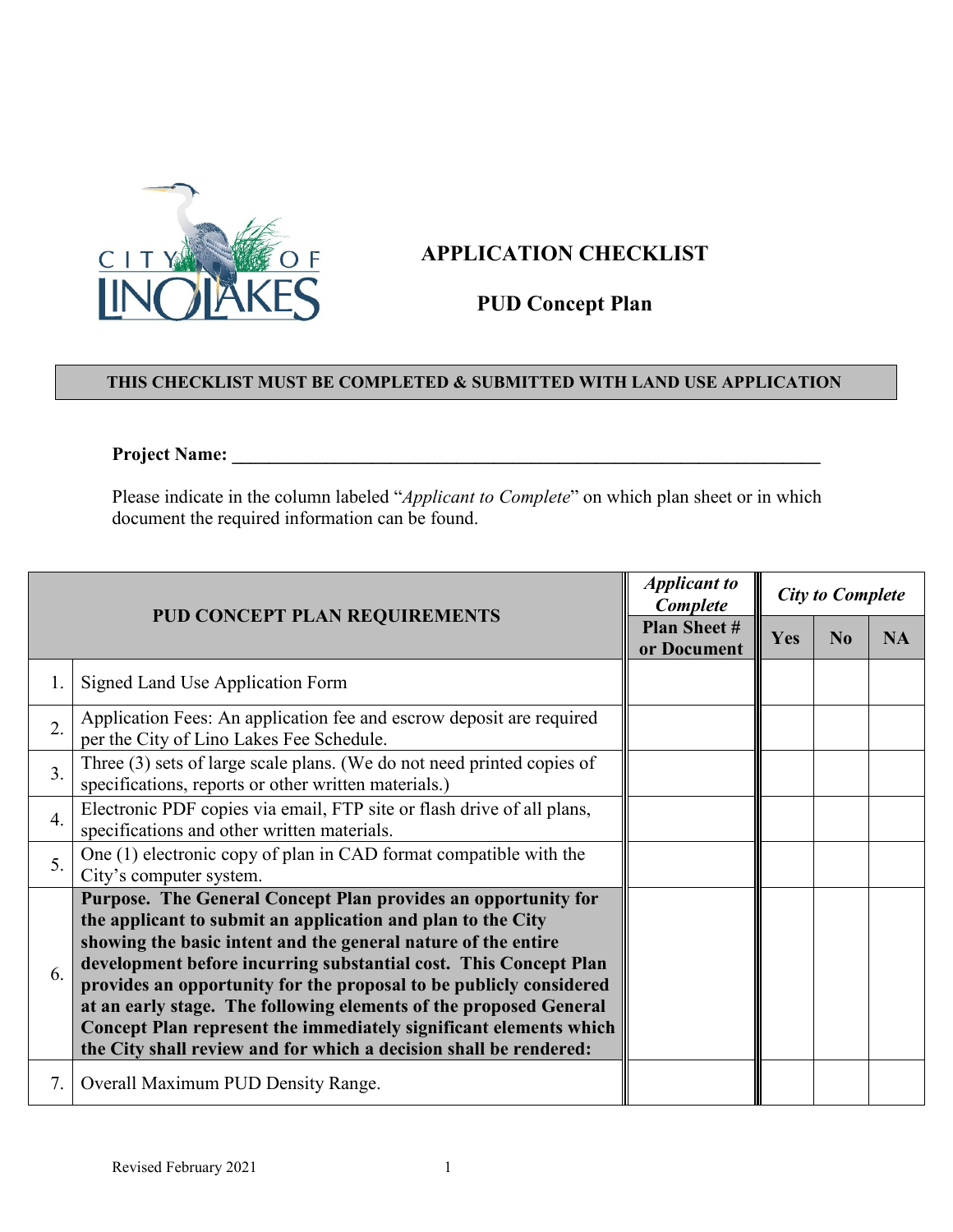|     |                                                                                                                                                                                                                                                                                                                                                                                                                                                                                                | <b>Applicant to</b><br>Complete | <b>City to Complete</b> |                |           |  |
|-----|------------------------------------------------------------------------------------------------------------------------------------------------------------------------------------------------------------------------------------------------------------------------------------------------------------------------------------------------------------------------------------------------------------------------------------------------------------------------------------------------|---------------------------------|-------------------------|----------------|-----------|--|
|     | <b>PUD CONCEPT PLAN REQUIREMENTS</b>                                                                                                                                                                                                                                                                                                                                                                                                                                                           |                                 | Yes                     | N <sub>0</sub> | <b>NA</b> |  |
| 8.  | General Location of Major Streets and Pedestrian Ways.                                                                                                                                                                                                                                                                                                                                                                                                                                         |                                 |                         |                |           |  |
| 9.  | General Location and Extent of Public and Common Open Space.                                                                                                                                                                                                                                                                                                                                                                                                                                   |                                 |                         |                |           |  |
| 10. | General Location of Residential and Non Residential Land Uses with<br>Approximate Type and Intensities of Development.                                                                                                                                                                                                                                                                                                                                                                         |                                 |                         |                |           |  |
| 11. | A Staging and Time Schedule of Development.                                                                                                                                                                                                                                                                                                                                                                                                                                                    |                                 |                         |                |           |  |
| 12. | Other Special Criteria for Development.                                                                                                                                                                                                                                                                                                                                                                                                                                                        |                                 |                         |                |           |  |
| 13. | <b>General Concept Plan Submission Information.</b>                                                                                                                                                                                                                                                                                                                                                                                                                                            |                                 |                         |                |           |  |
| 14. | Owner. The landowner's name, address and telephone number and his<br>interest in the subject property.                                                                                                                                                                                                                                                                                                                                                                                         |                                 |                         |                |           |  |
| 15. | Applicant. The applicant's name, address and telephone number if<br>different from the landowner. The applicant may designate an agent to<br>be contacted by the City, who may speak for the applicant.                                                                                                                                                                                                                                                                                        |                                 |                         |                |           |  |
| 16. | Consultants. The names and addresses of all professional consultants<br>who have contributed to the development of the PUD plan being<br>submitted, including attorney, land planner, engineer and surveyor.                                                                                                                                                                                                                                                                                   |                                 |                         |                |           |  |
| 17. | Title of Applicant. Evidence that the applicant has sufficient control<br>over the subject property to effectuate the proposed PUD, including a<br>statement of all legal, beneficial, tenancy and contractual interests held<br>in or affecting the subject property and including an up to date certified<br>abstract of title or registered property report, and such other evidence<br>as the City Attorney may require to show the status of title or control of<br>the subject property. |                                 |                         |                |           |  |
| 18. | <b>Present Status of Premises and Adjacent Properties.</b>                                                                                                                                                                                                                                                                                                                                                                                                                                     |                                 |                         |                |           |  |
| 19. | Description. The address and legal description of the subject property.<br>A survey is required.                                                                                                                                                                                                                                                                                                                                                                                               |                                 |                         |                |           |  |
| 20. | Zoning. The existing zoning classification and present use of the<br>subject property and all lands within five hundred (500) feet of the<br>subject property.                                                                                                                                                                                                                                                                                                                                 |                                 |                         |                |           |  |
| 21. | Map. A single reproducible map or aerial photograph at a scale of not<br>less than one $(1)$ inch equals one hundred $(100)$ feet, depicting the<br>existing development of the subject property and all land within five<br>hundred (500) feet thereof and showing the precise location of existing<br>streets.                                                                                                                                                                               |                                 |                         |                |           |  |
| 22. | <b>Narrative Description.</b> A written statement generally describing the<br>proposed PUD and the market which it is intended to serve, showing its                                                                                                                                                                                                                                                                                                                                           |                                 |                         |                |           |  |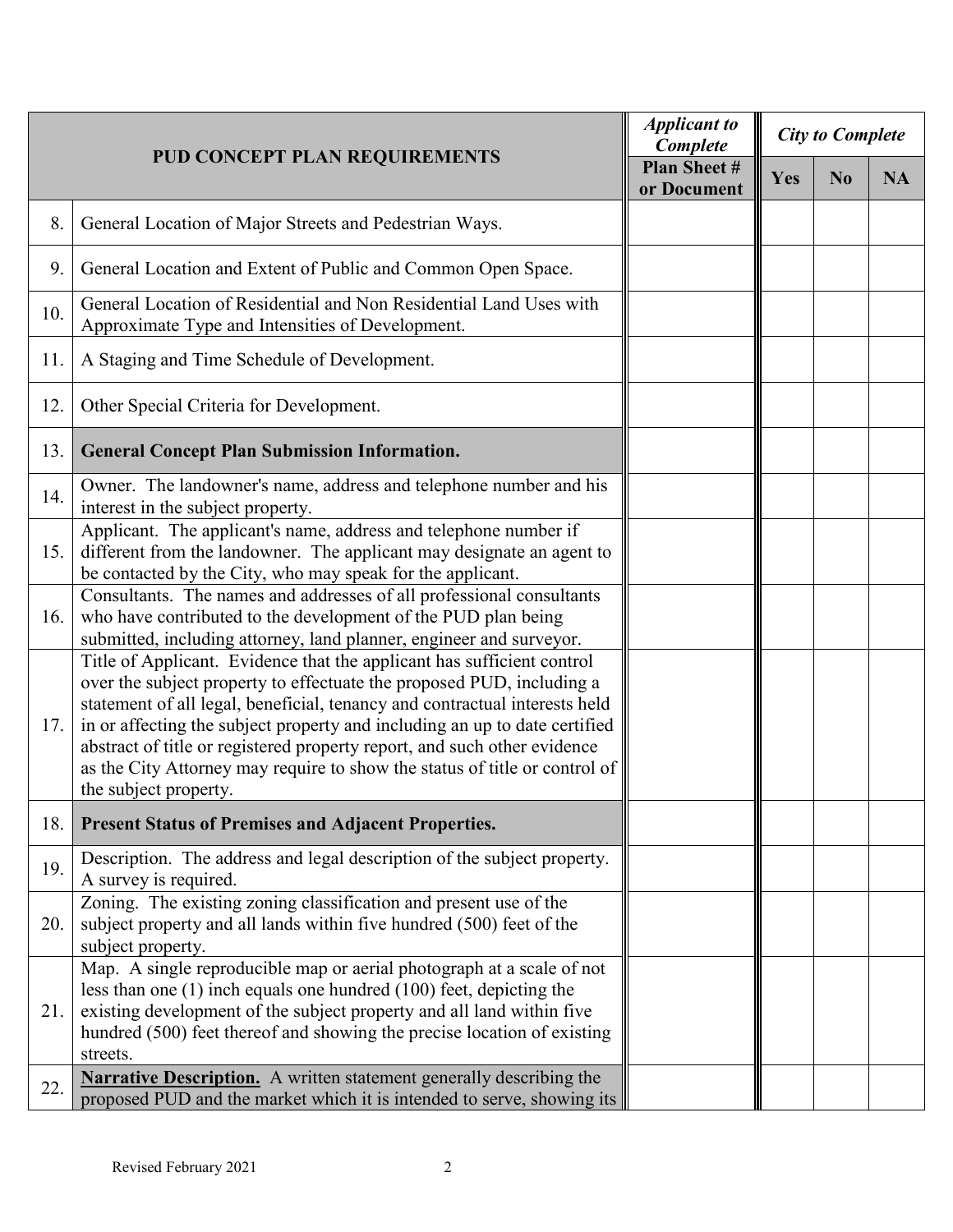|     |                                                                                                                                                                                                                                                                                                                   | <b>Applicant to</b><br>Complete | <b>City to Complete</b> |                |           |
|-----|-------------------------------------------------------------------------------------------------------------------------------------------------------------------------------------------------------------------------------------------------------------------------------------------------------------------|---------------------------------|-------------------------|----------------|-----------|
|     | PUD CONCEPT PLAN REQUIREMENTS                                                                                                                                                                                                                                                                                     |                                 | <b>Yes</b>              | N <sub>0</sub> | <b>NA</b> |
|     | relationship to the City's Comprehensive Plan and how the proposed<br>PUD is to be designed, arranged and operated in order to permit the<br>development and use of neighboring property in accordance with the<br>applicable regulations of the City.                                                            |                                 |                         |                |           |
| 23. | Site Conditions: Where deemed necessary by the City, graphic<br>reproductions of the existing site conditions at a scale of not less than<br>one (1) inch equals one hundred (100) feet shall be submitted and shall<br>contain the following:                                                                    |                                 |                         |                |           |
| 24. | Survey showing lot dimensions and existing easements and utilities.                                                                                                                                                                                                                                               |                                 |                         |                |           |
| 25. | Contours minimum two (2) foot intervals.                                                                                                                                                                                                                                                                          |                                 |                         |                |           |
| 26. | Location, type, and extent of tree cover.                                                                                                                                                                                                                                                                         |                                 |                         |                |           |
| 27. | Slope analysis.                                                                                                                                                                                                                                                                                                   |                                 |                         |                |           |
| 28. | Location and extent of water bodies, wetlands, and streams and flood<br>plains within three hundred (300) feet of the subject property.                                                                                                                                                                           |                                 |                         |                |           |
| 29. | Existing drainage patterns.                                                                                                                                                                                                                                                                                       |                                 |                         |                |           |
| 30. | Vistas and significant views.                                                                                                                                                                                                                                                                                     |                                 |                         |                |           |
| 31. | Soil conditions as they affect development.                                                                                                                                                                                                                                                                       |                                 |                         |                |           |
| 32. | All of the graphics should be the same scale as the final plan to allow<br>easy cross reference. The use of overlays is recommended for clear<br>reference.                                                                                                                                                       |                                 |                         |                |           |
| 33. | Concept Drawing. Schematic drawing of the proposed development<br>concept including, but not limited to, the general location of major<br>circulation elements, public and common open space, residential and<br>other land uses and color architectural elevations.                                              |                                 |                         |                |           |
| 34. | <b>Number of Units.</b> A statement of the estimated total number of<br>dwelling and/or other units proposed for the PUD and a tabulation of<br>the proposed approximate allocations of land use expressed in acres<br>and as a percent of the total project area, which shall include at least<br>the following: |                                 |                         |                |           |
| 35. | Area devoted to residential uses.                                                                                                                                                                                                                                                                                 |                                 |                         |                |           |
| 36. | Area devoted to residential use by building or structure or use type.                                                                                                                                                                                                                                             |                                 |                         |                |           |